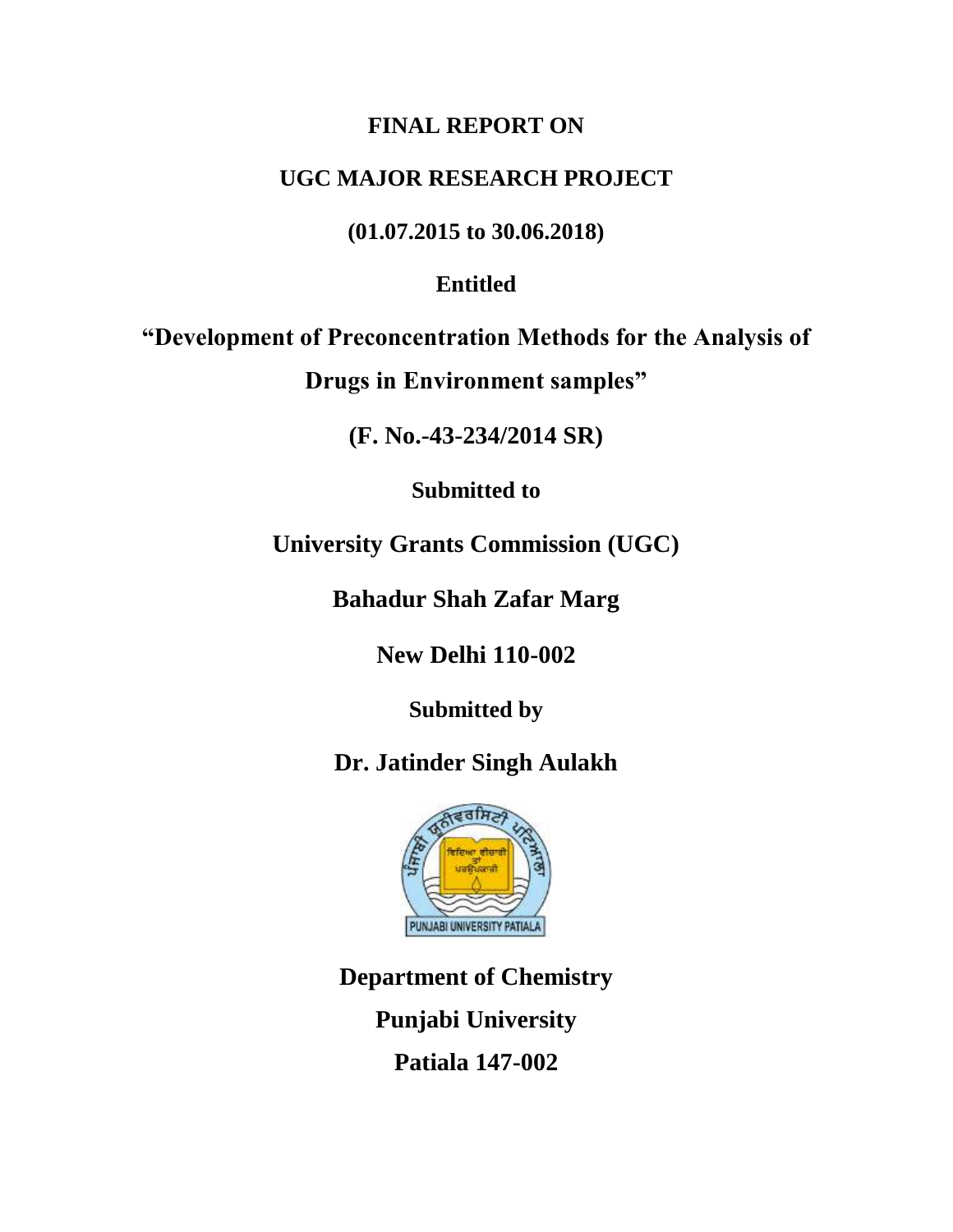## **Annexure IX**

#### **UNIVERSITY GRANTS COMMISSION**

## **BAHADUR SHAH ZAFAR MARG NEW DELHI – 110 002 PROFORMA FOR SUBMISSION OF INFORMATION AT THE TIME OF SENDING THE**

## **FINAL REPORT OF THE WORK DONE ON THE PROJECT**

| 1              | TITLE OF THE PROJECT                                                | Development of Preconcentration Methods for the Analysis of Drugs<br>in Environment samples                                                                                                                                                                                                                                                                                                                                                                                                                                                                                                                                                                                                                                  |
|----------------|---------------------------------------------------------------------|------------------------------------------------------------------------------------------------------------------------------------------------------------------------------------------------------------------------------------------------------------------------------------------------------------------------------------------------------------------------------------------------------------------------------------------------------------------------------------------------------------------------------------------------------------------------------------------------------------------------------------------------------------------------------------------------------------------------------|
| $\overline{2}$ | NAME AND ADDRESS<br>OF THE PRINCIPAL<br><b>INVESTIGATOR</b>         | Dr. Jatinder Singh Aulakh<br><b>Address:</b><br>Office: Assistant Professor, Department of Chemistry, Punjabi<br>University, Patiala-147002, Punjab<br>Residence: 105, phase I, Urban Estate Patiala                                                                                                                                                                                                                                                                                                                                                                                                                                                                                                                         |
| 3              | <b>NAME AND ADDRESS</b><br>OF THE INSTITUTION                       | Department of Chemistry, Punjabi University, Patiala-147002, Punjab,<br>India                                                                                                                                                                                                                                                                                                                                                                                                                                                                                                                                                                                                                                                |
| $\overline{4}$ | <b>UGC APPROVAL</b><br>LETTER NO. AND DATE                          | 43-234/2014(SR)                                                                                                                                                                                                                                                                                                                                                                                                                                                                                                                                                                                                                                                                                                              |
| 5              | <b>DATE OF</b><br><b>IMPLEMENTATION</b>                             | 01/10/2015                                                                                                                                                                                                                                                                                                                                                                                                                                                                                                                                                                                                                                                                                                                   |
| 6              | TENURE OF THE<br><b>PROJECT</b>                                     | 3 years from 01/07/2015                                                                                                                                                                                                                                                                                                                                                                                                                                                                                                                                                                                                                                                                                                      |
| $\overline{7}$ | <b>TOTAL GRANT</b><br><b>ALLOCATED</b>                              | 10,97,150                                                                                                                                                                                                                                                                                                                                                                                                                                                                                                                                                                                                                                                                                                                    |
| 8              | <b>TOTAL GRANT</b><br><b>RECEIVED</b>                               | 10,12,995                                                                                                                                                                                                                                                                                                                                                                                                                                                                                                                                                                                                                                                                                                                    |
| 9              | FINAL EXPENDITURE                                                   | 10,79,030                                                                                                                                                                                                                                                                                                                                                                                                                                                                                                                                                                                                                                                                                                                    |
| 10             | TITLE OF THE PROJECT                                                | Development of Preconcentration Methods for the Analysis of Drugs<br>in Environment samples                                                                                                                                                                                                                                                                                                                                                                                                                                                                                                                                                                                                                                  |
| 11             | <b>OBJECTIVES OF THE</b><br><b>PROJECT</b>                          | The objectives of the project:<br>1. Development and modification of the preconcentration materials by<br>molecular imprinting technique for the drugs.<br>2. Development of the solid phase extraction cartridges using molecular<br>imprinting polymers and porous molecular imprinted polymers.<br>3. Application of molecular imprinting solid phase extraction for<br>preconcentration of different drugs.<br>4. Application of the prepared methods to different environmental<br>samples.                                                                                                                                                                                                                             |
| 12             | <b>WHETHER OBJECTIVES</b><br><b>WERE ACHIEVED</b><br>(GIVE DETAILS) | Yes<br>A molecular imprinted polymer (MIP) for carbamazepine (CBZ) was<br>synthesized with a non-covalent imprinting approach (Bulk imprinted<br>polymerization) so as to facilitate the selective extraction of CBZ from<br>aqueous and bio-samples. It has been also demonstrated that the<br>polymer is able to bind efficiently CBZ and its structural analogue<br>oxcarbazepine present in urine (with a recovery of 90 and 78%<br>respectively) as well as blood samples (with a recovery of 87 and 72%<br>respectively). Porous molecular imprinted polymer (PMIP) was<br>synthesized so as to recognize CBZ, nortriptyline, amitriptyline,<br>diclofenac efficiently from various environmental sample matrices such |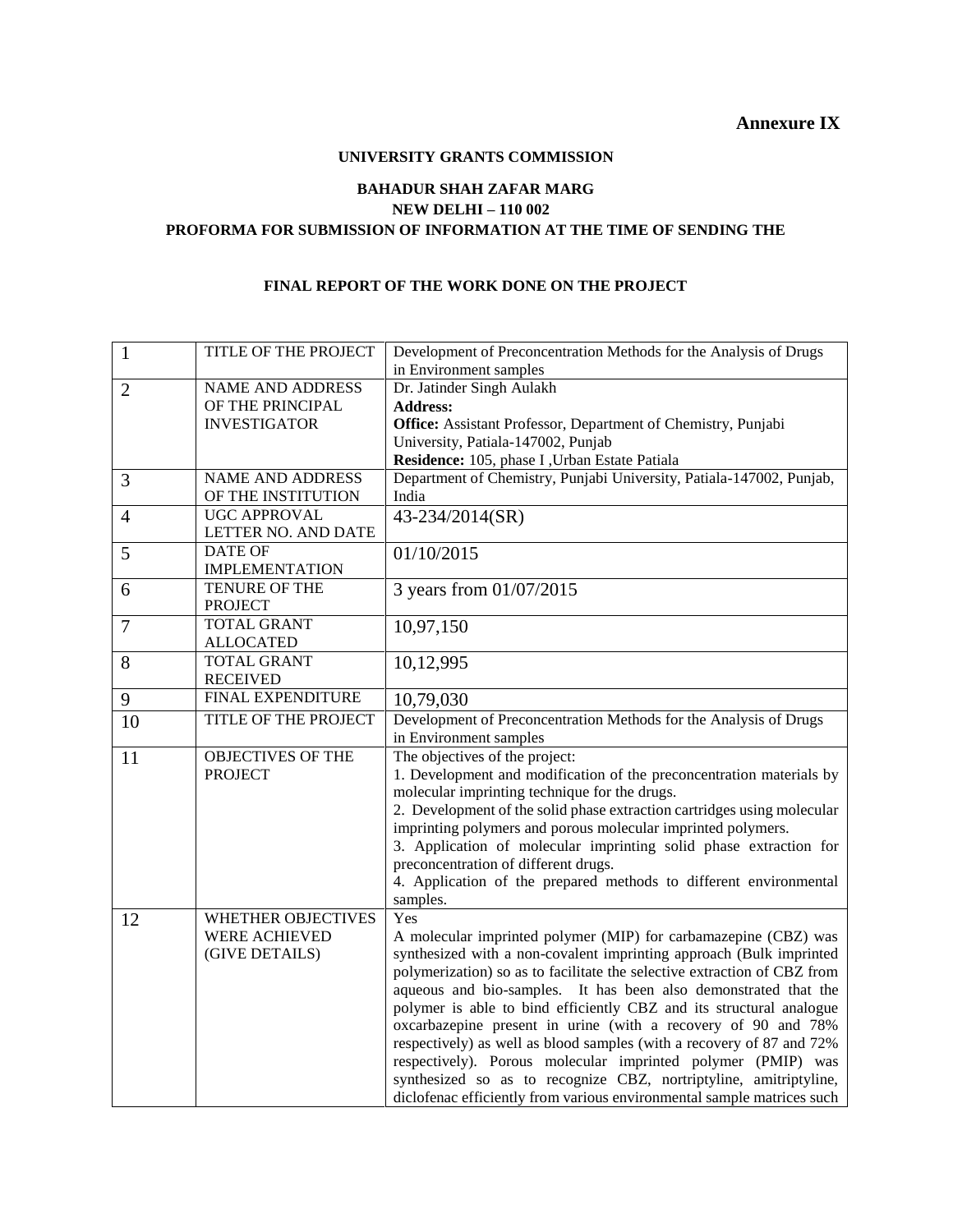|    |                            | as drinking water, river water, waste water treatment plants, hospital    |
|----|----------------------------|---------------------------------------------------------------------------|
|    |                            | waste water and pharmaceutical samples.                                   |
| 13 | <b>ACHIEVEMENTS FROM</b>   | Refer appendix-A                                                          |
|    | THE PROJECT                |                                                                           |
| 14 | <b>SUMMARY OF THE</b>      | Refer appendix-B                                                          |
|    | <b>FINDINGS</b>            |                                                                           |
|    | (IN 500 WORDS)             |                                                                           |
| 15 | <b>CONTRIBUTION TO</b>     | Pharmaceuticals has been considered as one of the most important new      |
|    | THE SOCIETY (GIVE          | class of environmental pollutants. Their occurrence has been reported in  |
|    | DETAILS)                   | natural waters, wastewater, sediments, and sludge. The preconcentration   |
|    |                            | materials developed under the major research project have direct          |
|    |                            | applications for the determination of various drugs present even at trace |
|    |                            | level concentrations, as our results suggested that the molecular         |
|    |                            | imprinted polymer and porous molecular imprinted polymer provided         |
|    |                            | an effective solution to determine low concentrations of various drug     |
|    |                            | groups in aqueous, bio-samples and pharmaceutical samples etc.            |
| 16 | WHETHER ANY PH.D.          | Mr. Irshad Mohiuddin, Project Fellow in UGC-MRP is also registered        |
|    | ENROLLED/PRODUCED          | for Ph.D.                                                                 |
|    | <b>OUT OF THE PROJECT</b>  |                                                                           |
| 17 | <b>NO. OF PUBLICATIONS</b> | 02 Papers                                                                 |
|    | <b>OUT OF THE PROJECT</b>  |                                                                           |
|    | (PLEASE ATTACH)            |                                                                           |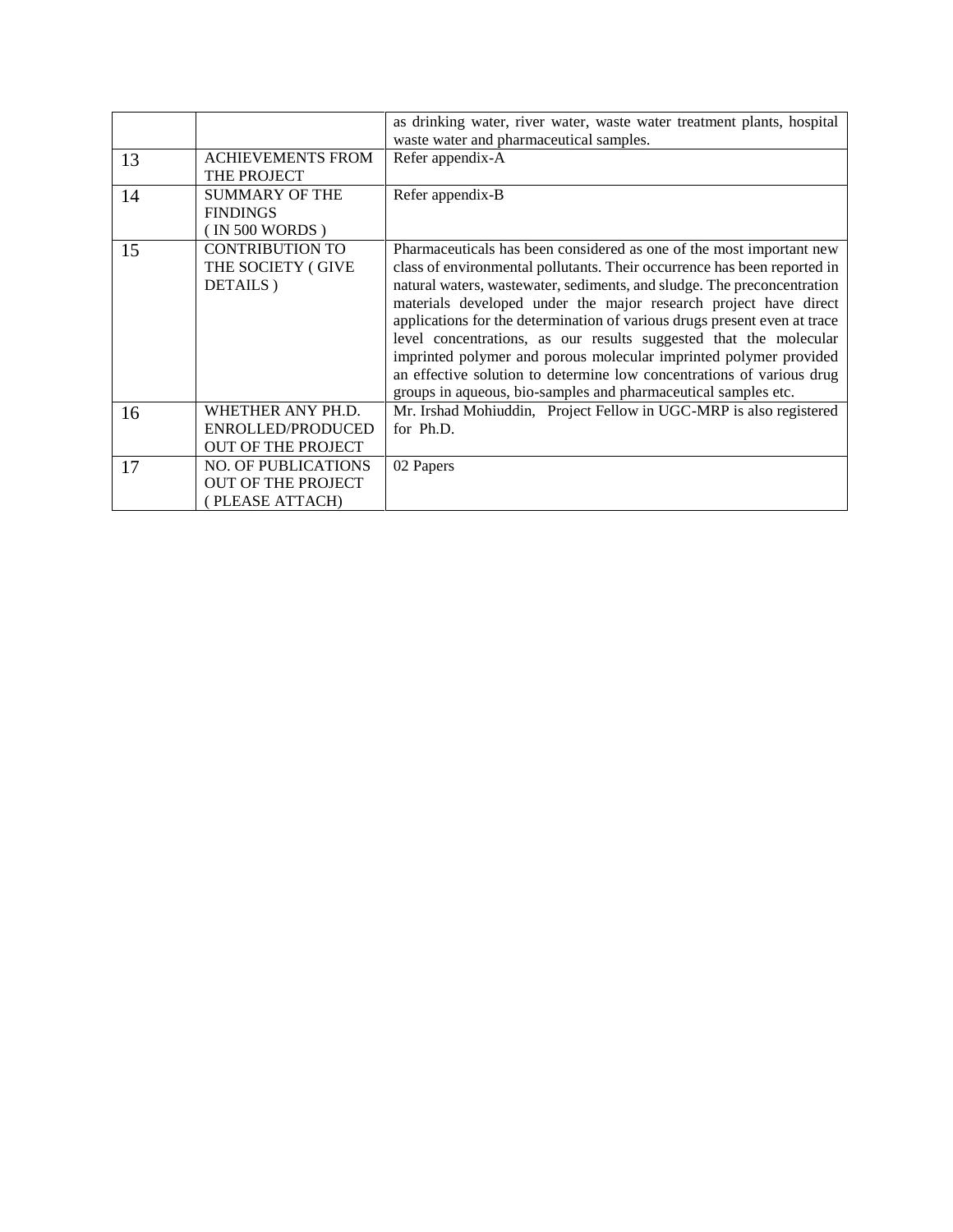## **Appendix-A**

## **Major achievements of the Project:**

a) We have developed a fast procedure for the ultra-trace detection of carbamazepine in aqueous environmental samples. A polymer imprinted for carbamazepine has been synthesized via a noncovalent molecular imprinting approach. The molecular imprinting polymer (MIP) has then been applied in a molecular imprinted solid phase extraction (MISPE) protocol, which enables the selective extraction of CBZ from water sample, even when CBZ is present at low concentrations. CBZ recoveries of 97.5% were obtained when water sample was spiked with CBZ (at a concentration level of 10  $\mu$ g/L) was percolated through the polymer. It has been also demonstrated that the polymer is able to bind efficiently CBZ and its structural analogue oxcarbazepine (OXC) present in urine as well as in blood samples. Therefore, our results suggested that the MIP provided an effective solution to determine low concentrations of CBZ and OXC in aqueous as well as in bio-samples.

b) A porous molecular imprinted polymer (PMIP) was synthesized so as to recognize CBZ efficiently from various sample matrices. In this process, polystyrene spheres were coated with porous silica shells and at a later stage were removed with the help of tetrahydrofuran (THF), so as to add porosity for the polymer which finally contributes towards the high density of recognition sites and efficient binding property for the analytes on the surface. The PMIP-CBZ showed high selectivity, repeatability and good recoveries in determining the CBZ in drinking water (96.5- 99.4%), river water (93.2-97.4%), hospital waste water (87.2-91.3%) and pharmaceutical samples (87.5-89.2%). These analysis were done in presence of the other competitor drug analytes.

c) A porous imprinted polymer (PMIP) for tricyclic antidepressants-Nortriptyline (NOR) and Amitriptyline (AMI) was synthesized. The limit of detection and quantification were 0.140 and 0.462 ng/mL respectively. Good recoveries were obtained for drinking water (92-96 %) and hospital waste water (90-94%).

d) A porous molecular imprinted polymer for diclofenac (DCF), which is an important nonsteroidal antiinflamatory drug (NSAID) and widely used to reduce inflammation and as an analgesic in conditions such as in arthritis or acute injury. Limit of detection and quantification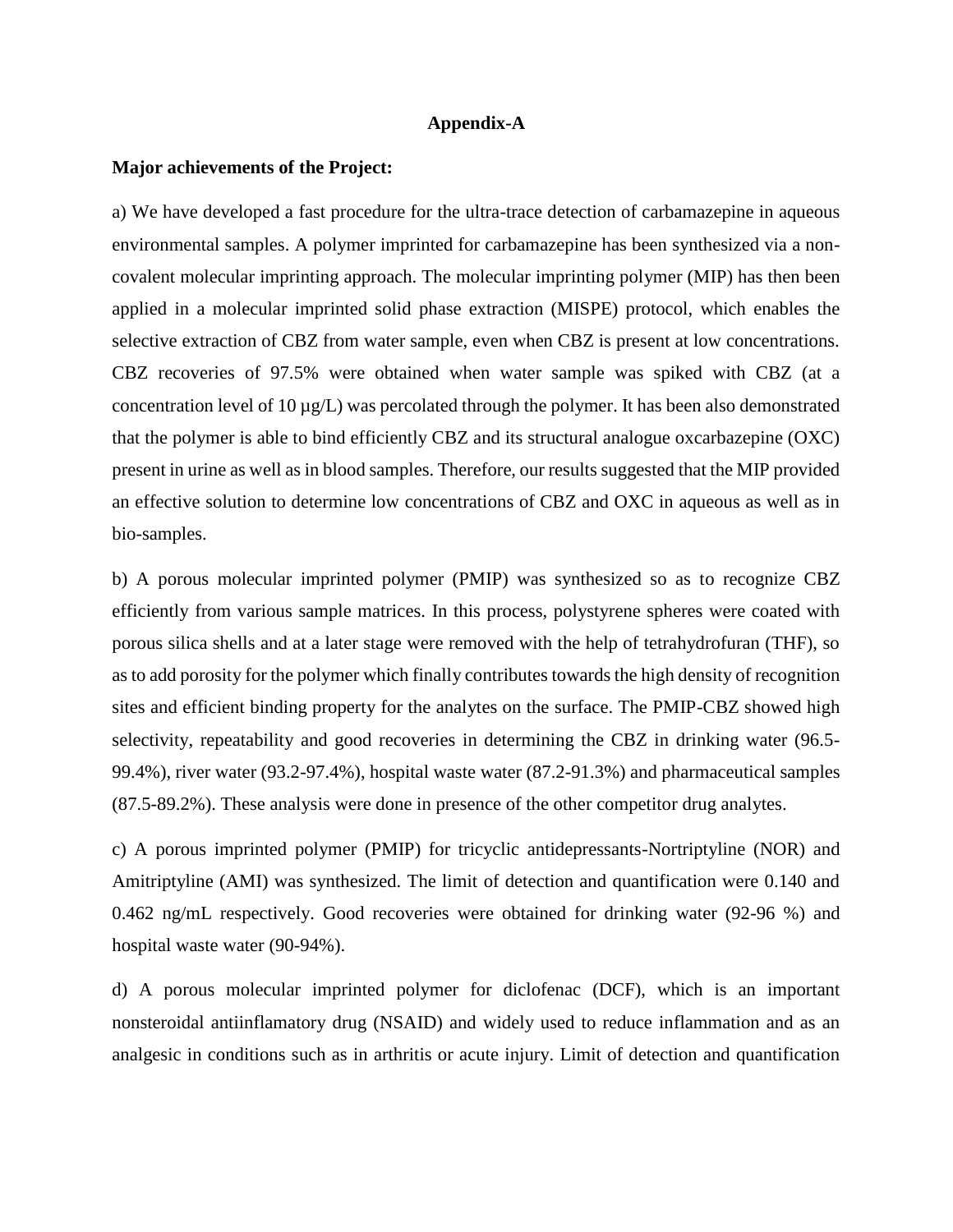were 0.035 and 0.115 ng/mL respectively. Good recoveries were obtained for spiked drinking water (97-98.3%), river water (92-93.9%) and hospital waste water (91.3-92.1 %).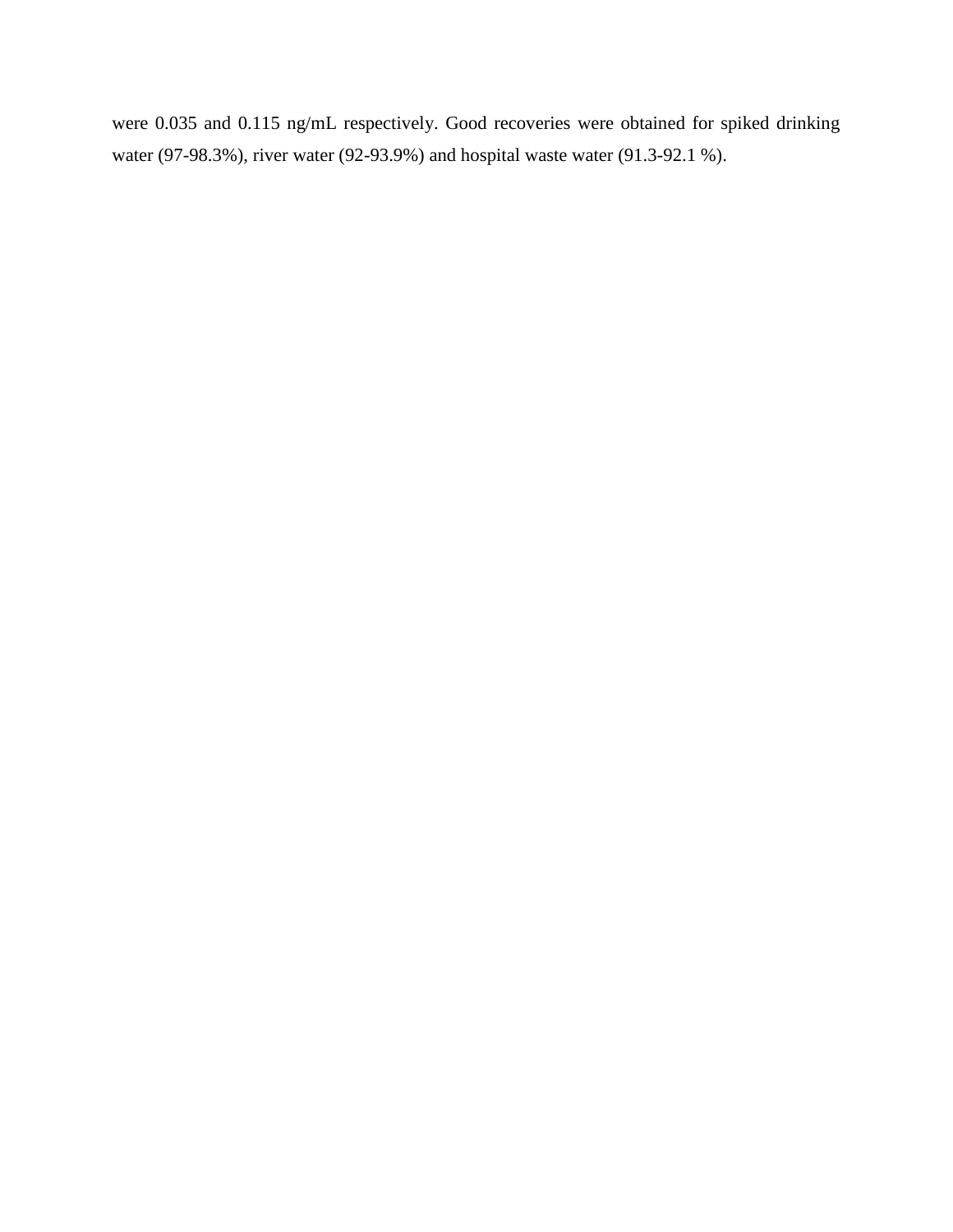#### **Appendix-B**

A drug is a chemical substance used in therapeutic, treatment and prevention of disease and used to enhance physical or mental well-being. Nowadays, humans and veterinary drugs are used on global scale and in large amounts to combat various diseases. Drugs and their metabolites are continually being released in the environment mainly as a result of manufacturing processes, disposal of unused or expired products and excreta. Because of their physical and chemical properties, many of these substances or their bioactive metabolites end up in soils and sediments, where they can accumulate and induce adverse effects in terrestrial or aquatic organisms. Among these effects, bacterial resistance is increasingly observed and is caused by the growing practice of adding manure and sewage sludge to agricultural fields, which is of particular concern.

Drugs are continually being released in the environment mainly as a result of manufacturing processes, disposal of unused or expired products, and excreta. The widespread administration of these drugs in medicine represents a potential risk, because their residues may persist in edible animal tissues and may result in the development of drug resistant bacterial strains or allergies. Literature on the environmental analysis and occurrence of drugs has addressed a very small percentage of these compounds, so very little information is available about the fate and the potential effects of drugs in the environment. Analytical methods for the detection of pharmaceutical drug residues are existing, although they suffer from the disadvantages of i) limited sensitivity to detect and identify pharmaceutical residues at the environmentally relevant concentration levels, ii) the need of extensive sample preparation to remove interfering matrix constituents, and iii) the use of environmentally non benign solvents in sample preparation.

With the increasing awareness about the health and the environment, there is a dire need to work out newer methods for the trace analysis of drugs in biological and environmental samples. These analysis acts as a guide for the synthesis of safer drugs. The importance of convenient and accurate analytical methods for the analysis of trace levels of drugs in various matrixes is growing tremendously. There has been an increase in interest as to understand their bioaccumulation, mobility and persistence of these drugs in the body and in environment.

Increasing dependence of human on drugs to combat various diseases have resulted in there large scale production. Disposal of large amount of the expired drugs have serious concerns to environment. Development of new preconcentration methods and highly sensitive and selective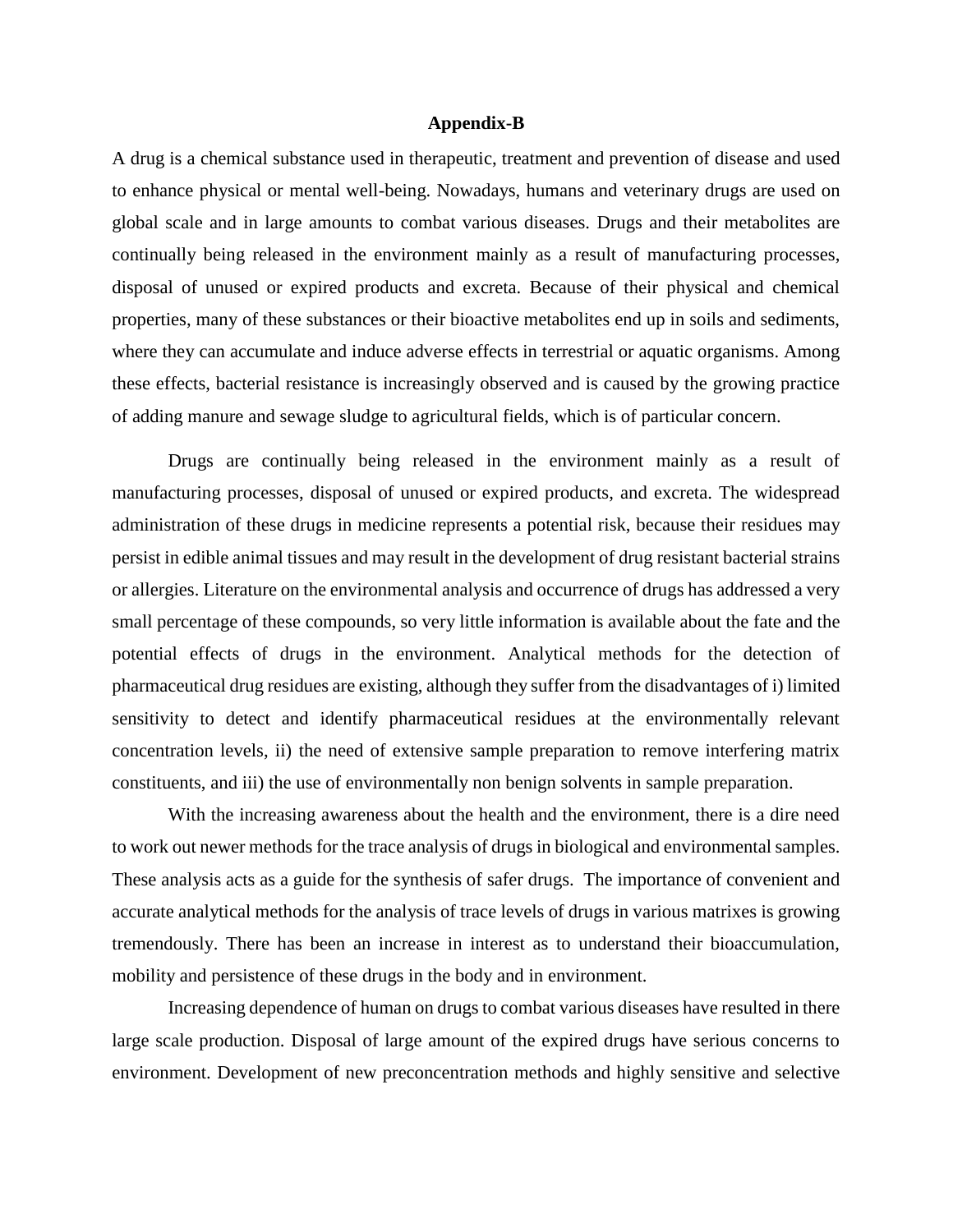detection of drugs is of central importance to drug safety as well as to forensic, biological, pharmaceuticals, and evolutionary studies.

Pharmaceuticals has been considered as one of the most important new class of environmental pollutants. Their occurrence has been reported in natural waters, wastewater, sediments, and sludge. New studies and research reveal their occurrence in samples investigated worldwide. The accurate identification and quantification of pharmaceuticals, particularly in environmental samples can be an analytical challenge, due to the complexity of the matrix and their low levels of occurrence in nature. Several years ago, appropriate analytical techniques did not exist and it has been became really a challenging task for researchers to find out better techniques for the quantification of pharmaceuticals. But nowadays, gas and liquid chromatography (GC and LC) in combination with modern extraction, derivatization, and cleanup methods provide the suitable methods to quantify many pharmaceutical compounds and metabolites down to ng  $L^{-1}$  levels. In a constant effort to optimize various analytical techniques, several advances and techniques have recently been developed in equipment and in sample preparation, derivatization, and clean-up procedures. To confront such analytical problems in both GC and LC analytical procedures, a clean-up step is considered mandatory and added before analysis of the final extract. The sample-preparation procedure is the most vital step of the analysis of organic compounds in environmental matrices and samples. The first step in sample preparation is filtration of an appropriate volume of wastewater in order to avoid extraction inefficiencies because of the presence of suspended solids. Thereafter, extraction of pharmaceuticals from the sample into a small volume of solvent is the next step.

Selectivity is probably one of the most important goal in analytical chemistry. It becomes imperative in the case of trace analysis of target species in real matrices, which are often quite complex, as environmental, biological and food samples. Ideally, a working analytical method should be accurate, reproducible and highly selective (or specific) toward the target analytes. In particular, selectivity should be pursued both in the instrumental detection technique and in the sample preparation step. Since the latter is strictly connected with potential matrix effects occurring in the final quantification, and thus with the overall method sensitivity, it appears that selectivity is particularly important in the sample pre-treatment.

Depending upon the sample matrices, there are various techniques for extraction/enrichment/cleanup, the most common being solid-phase extraction (SPE) and solid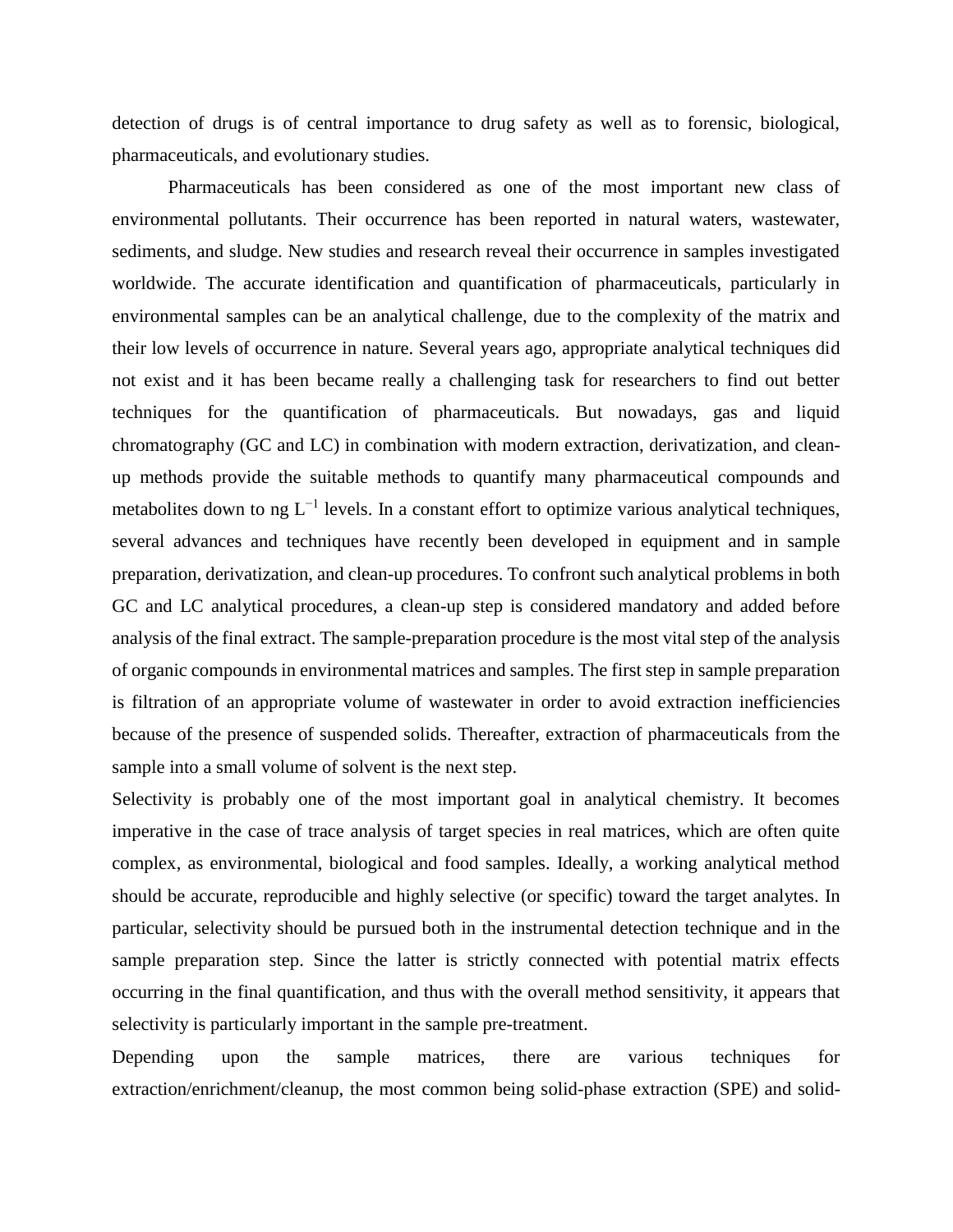phase microextraction (SPME). Other extraction techniques that have been applied include liquidphase microextraction (LPME), stir-bar sorptive extraction (SBSE), matrix solid-phase dispersion (MSPD), lyophilization etc. but the selectivity factor is lacking in these techniques and they require extensive optimization of the procedures to minimize adsorption and co-elution of matrix interfering compounds. The development and application of selective sorbent phases are of need of the hour. Solid-phase sorbents (SPSs) have aroused increasing interest in research on sample preparation, as they have key roles in obtaining high clean-up and enrichment efficiency in the analysis of trace targets present in complex matrices. The development of SPSs generally aims for: high selectivity, good adsorptive capacity, enhanced thermal, chemical or mechanical stability and improved lifetime of devices employing them as adsorbent media. There has been much research recently assessing SPSs. One of the SPSs proven useful for pre-concentration and clean-up of pharmaceuticals in aqueous samples are molecular imprinted polymers (MIPs).

In recent years, MIPs proved to be useful materials in several areas of analytical techniques. Molecular imprinting is a process where functional monomer and cross-linker are co-polymerized in the presence of the target analyte which acts as a molecular template. Firstly, functional monomers forms a complex with the imprint molecule, and complying polymerization, their functional groups are postured by the highly cross-linked polymeric structure. Later removal of the imprint molecule leaves cavities with size, shape and chemical functionality complementary to those of the template (Fig. 1).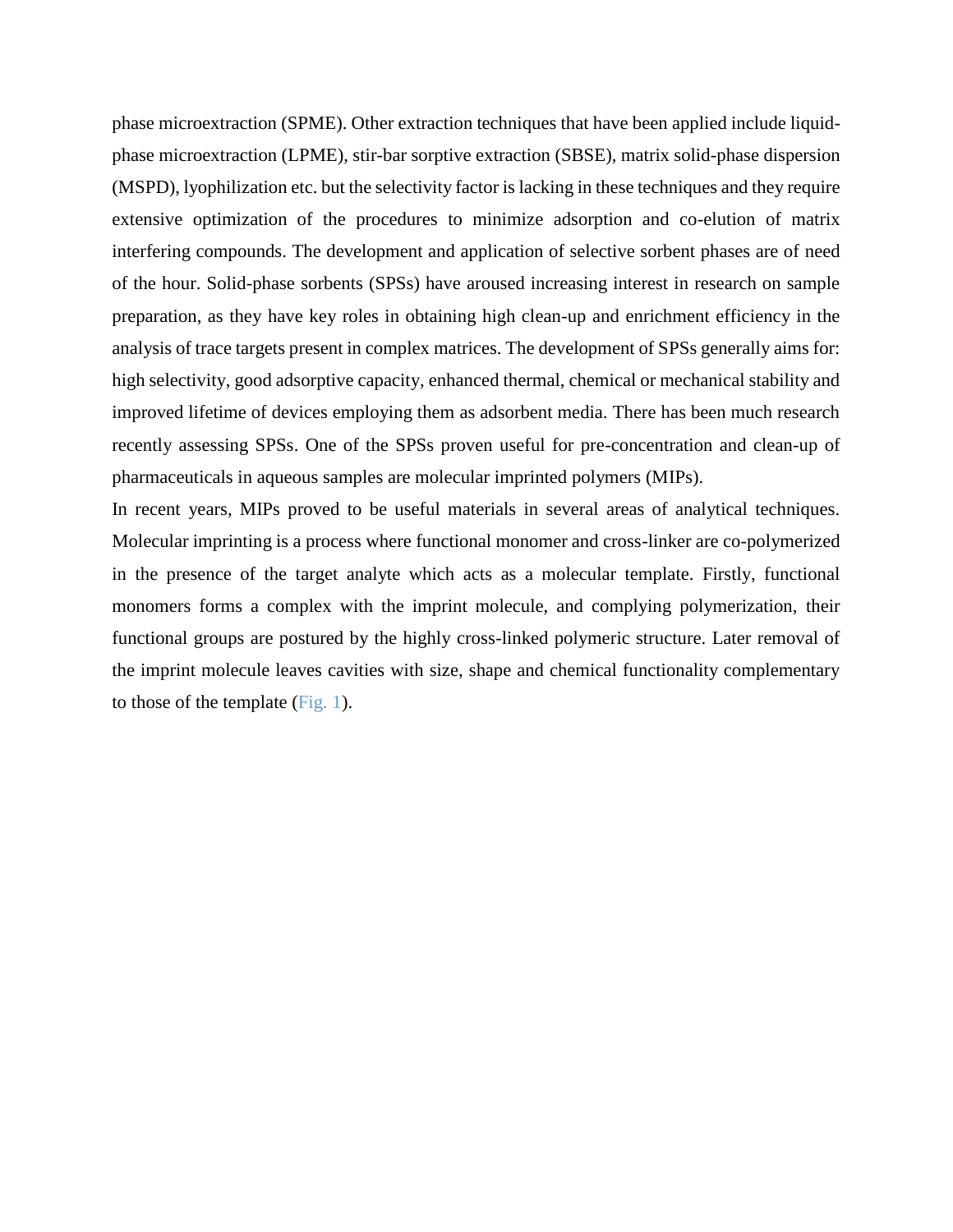

Fig. 1 Schematic representation of the Molecular Imprinting Procedures.

The monomers are chosen by considering their ability to interact with the functional groups of the template molecule. The main advantages of MIPs are their high affinity and selectivity for the target molecule (template). MIPs have higher physical strength, robustness, resistance to elevated pressure and temperature and inertness against various chemicals (organic solvents, acids, bases, and metal ions) compared to biological media such as proteins and nucleic acids. Furthermore, their production costs are low and their lifetimes can be as long as several years at room temperature. The inherently high selectivity associated with MIPs has made them ideal sorbents to be used in SPE, SPME, MSPD and SBSE.

With the increasing awareness about the health and the environment, there is a dire need to work out newer methods for the trace analysis of drugs in biological and environmental samples. The present work therefore, devoted to the development of new methods for the trace analysis of drugs with the help of synthesis of new preconcentration materials by molecular imprinting technique. Work done so far is summarised below:

1. A molecular imprinted polymer (MIP) for carbamazepine (CBZ) was synthesized with a noncovalent imprinting approach (Bulk imprinted polymerization) so as to facilitate the selective extraction of CBZ from aqueous and bio-samples. Synthesised materials were characterized by FTIR and SEM studies. FTIR studies gives a clear indication that MIP for CBZ has been formed,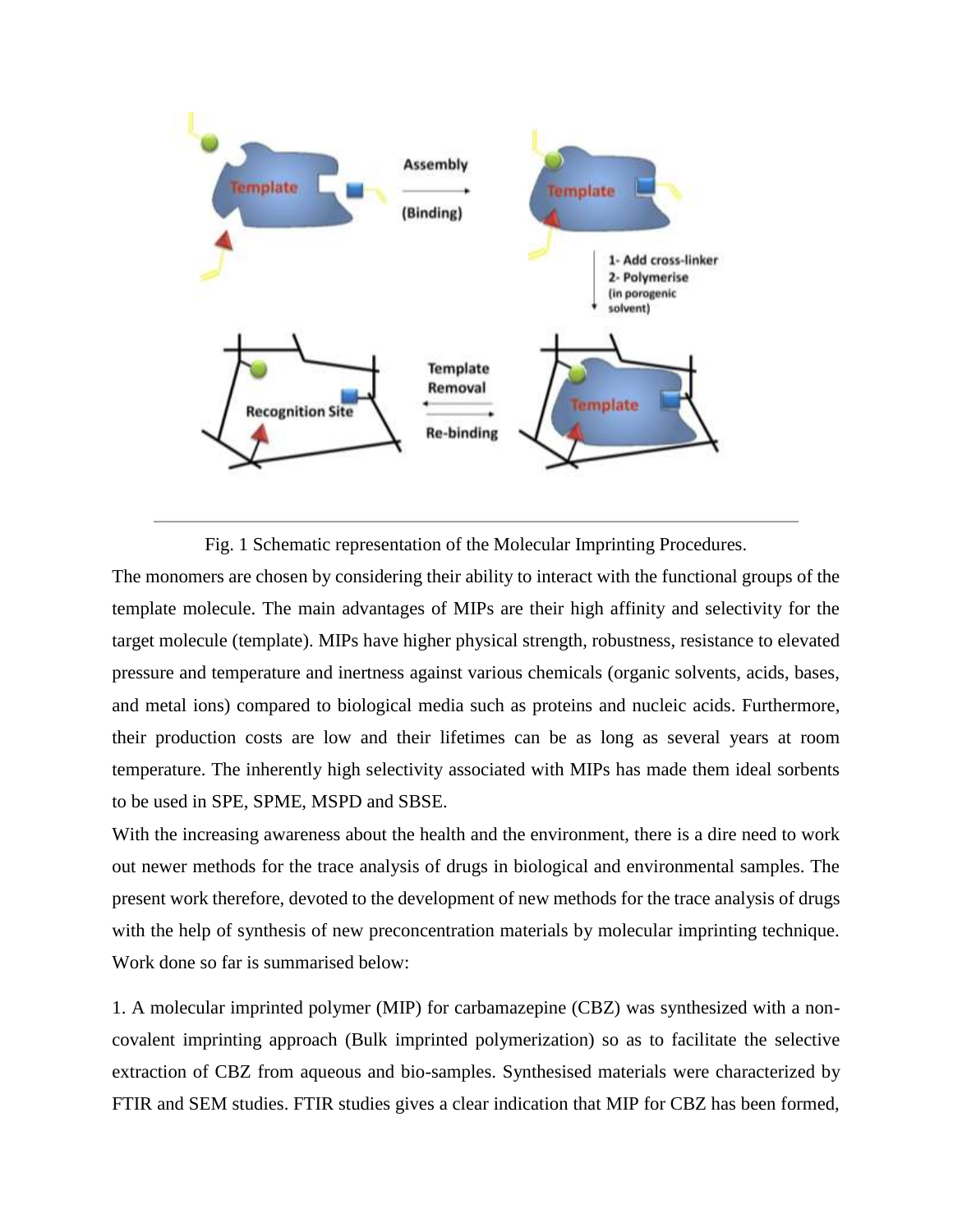additionally the SEM images shows the morphology of the imprinted and nonimprinted polymers and these suggests that nonimprinted polymers (NIPs) and MIPs were spherical shape particles (Fig. 2) The imprinted polymer was evaluated and applied as a sorbent for the solid phase extraction (SPE) coupled with HPLC-UV to detect CBZ and oxcarbazepine (OXC)-which is the main metabolite of CBZ. The optimal conditions for molecular imprinted solid phase extraction (MISPE) consist of conditioning of SPE cartridge using triply distilled water followed by methanol, loading of the sample under aqueous conditions and elution by methanol and acetic acid (in the ratio of 9:1). The MIP-CBZ has been applied in MISPE protocol, which enables the selective extraction of CBZ which is even present at trace concentrations. CBZ recoveries of 97.5% were obtained when water sample was spiked with CBZ at a concentration level of 10  $\mu$ g/L was percolated through the imprinted sorbent in the SPE cartridge (Fig. 3). It has been also demonstrated that the polymer is able to bind efficiently CBZ and its structural analogue OXC present in urine (90 and 78% respectively) as well as blood samples (87 and 72% respectively). Therefore, our results suggested that the MIP provided an effective solution to determine low concentrations of CBZ and OXC in aqueous as well as in bio-samples.



Fig. 2 SEM images shows spherical morphology of the molecularly imprinted polymer.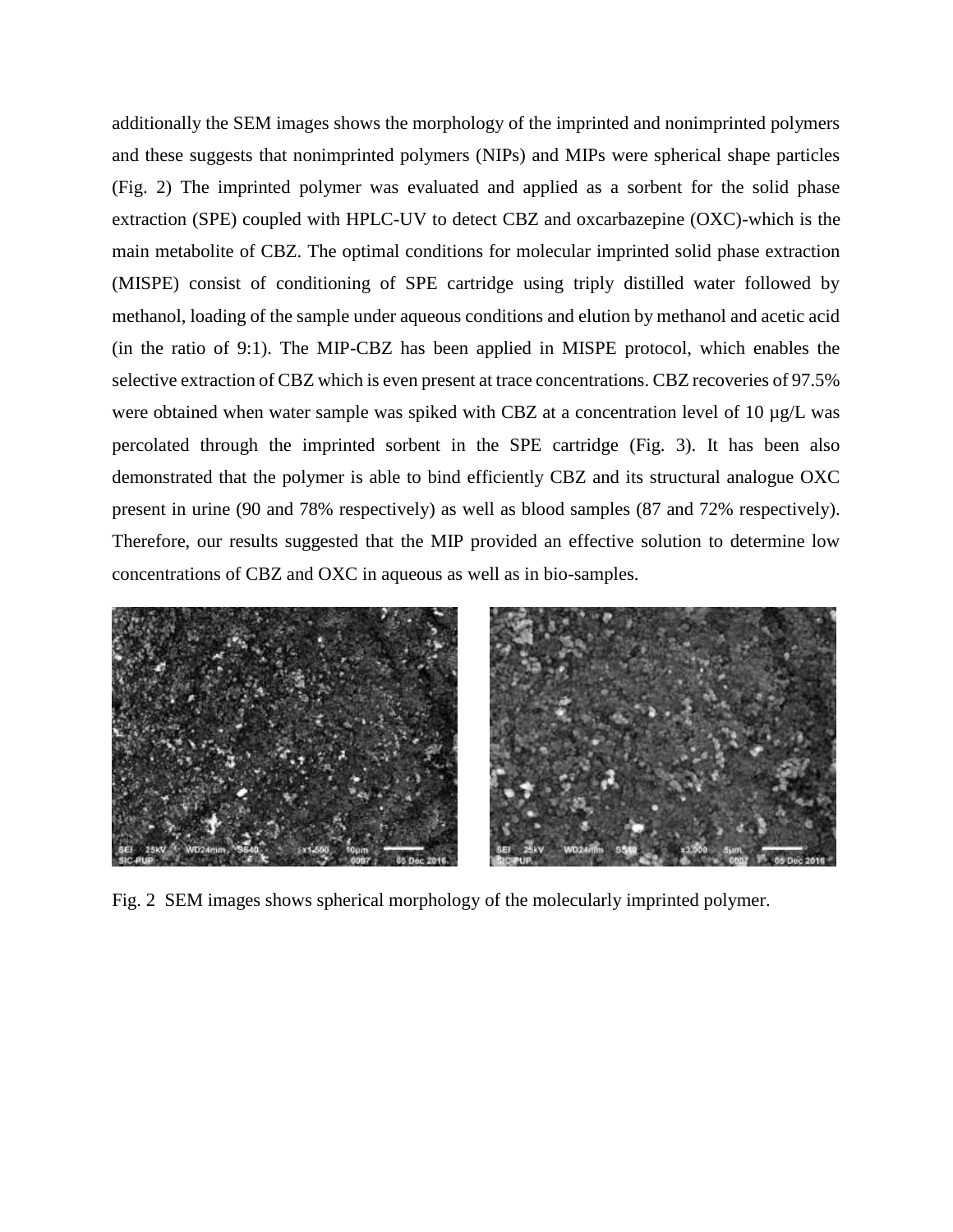

Fig. 3 HPLC Chromatogram for CBZ after preconcentration using MISPE at 5.9 min.

2. A porous molecular imprinted polymer (PMIP) was synthesized so as to recognize CBZ efficiently from various sample matrices. The porous polymer was prepared by a polymerization technique, which so far our knowledge is concerned has not been reported for antiepileptic drug-CBZ. In this process, polystyrene spheres were coated with porous silica shells and at a later stage were removed with the help of tetrahydrofuran (THF), so as to add porosity for the polymer which finally contributes towards the high density of recognition sites and efficient binding property for the analytes on the surface. Synthesized materials were characterized by SEM and FTIR. SEM study shows the polystyrene having a spherical morphology and PMIP for CBZ shows a porous type morphology (Fig. 4). By comparing porous silica and PMIP with the help of FTIR, a clear indication of successful incorporation of imprinted polymer on the surface of porous silica has been demonstrated. The affinity of PMIP-CBZ was confirmed by SPE coupled with HPLC-UV. The major parameters affecting the extraction process, such as, amount of adsorbent to be used in SPE cartridge, eluent type, eluent volume, leakage of the template, flow rate during SPE process, regeneration cycles, cross reactivity were optimized. The calibration curves exhibited good linearity for target analyte with a correlation coefficient value ( $R^2$ =0.998). Limit of detection and quantification were 0.082 and 0.270 ng/mL respectively. The PMIP-CBZ showed high selectivity,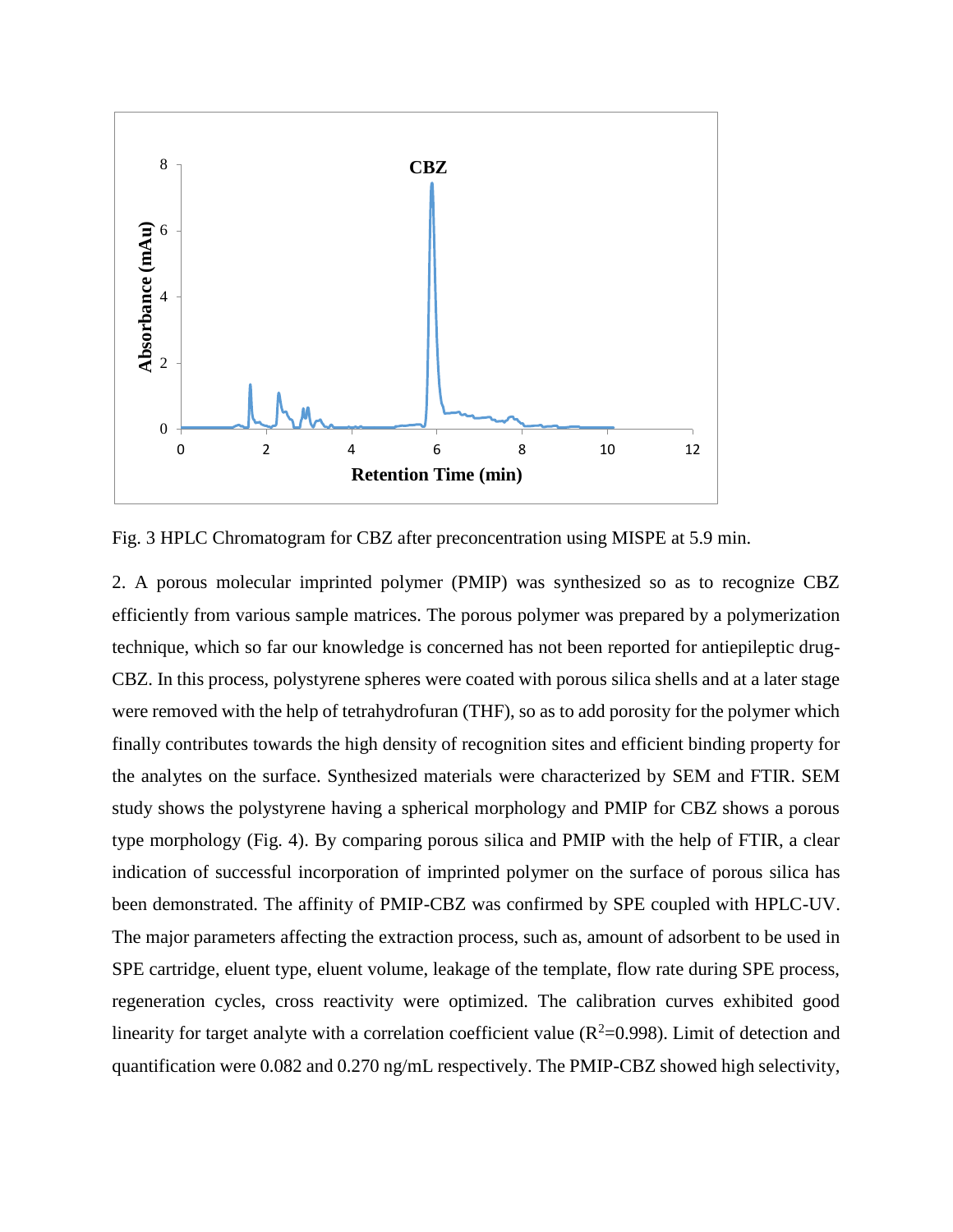repeatability and good recoveries in determining the CBZ in drinking water (96.5-99.4%), river water (93.2-97.4%), hospital waste water (87.2-91.3%) and pharmaceutical samples (87.5-89.2%).



Fig. 4 SEM images of (a) Polystyrene (b) Porous Silica (c) PMIP

3. A porous imprinted polymer (PMIP) for tricyclic antidepressants-Nortriptyline (NOR) and Amitriptyline (AMI) was synthesized. The extraction of these two drugs from aqueous samples was done by SPE using this porous sorbent prepared by a polymerization technique using dispersed polystyrene spheres coated with porous silica layer. SEM study shows the spherical shape of polystyrene and porous (hollowporous) morphology for PMIP. During the evaluation of PMIP-NOR all the experimental parameters were optimized. The calibration curve for the target analyte with a calibration range of 1-250 ng/mL shows a good correlation coefficient value ( $R^2$ =0.9983). The limit of detection and quantification were 0.140 and 0.462 ng/mL. The applications of the PMIP-NOR for real samples were analyzed in order to evaluate its performance. Because of the lack of positive results in real samples, so far the rest of aqueous samples were spiked with target analyte at a concentration of 1 ng/mL and was passed via PMISPE cartridge mounted on the SPE manifold and detected by HPLC-UV. Good recoveries were obtained for drinking water (92-96 %) and hospital waste water (90-94%).

4. A porous molecular imprinted polymer for diclofenac (DCF), which is an important nonsteroidal antiinflamatory drug (NSAID) and widely used to reduce inflammation and as an analgesic in conditions such as in arthritis or acute injury. The affinity of PMIP for DCF was confirmed by SPE coupled with HPLC-PDA. The major parameters affecting the extraction process for DCF in aqueous samples were optimized. The optimized parameters include amount of adsorbent, elution solvent, elution volume, flow rate during SPE procedure, effect of salt addition, reusability of the adsorbent, carryover and matrix effects. The optimized SPE and HPLC-PDA conditions were used